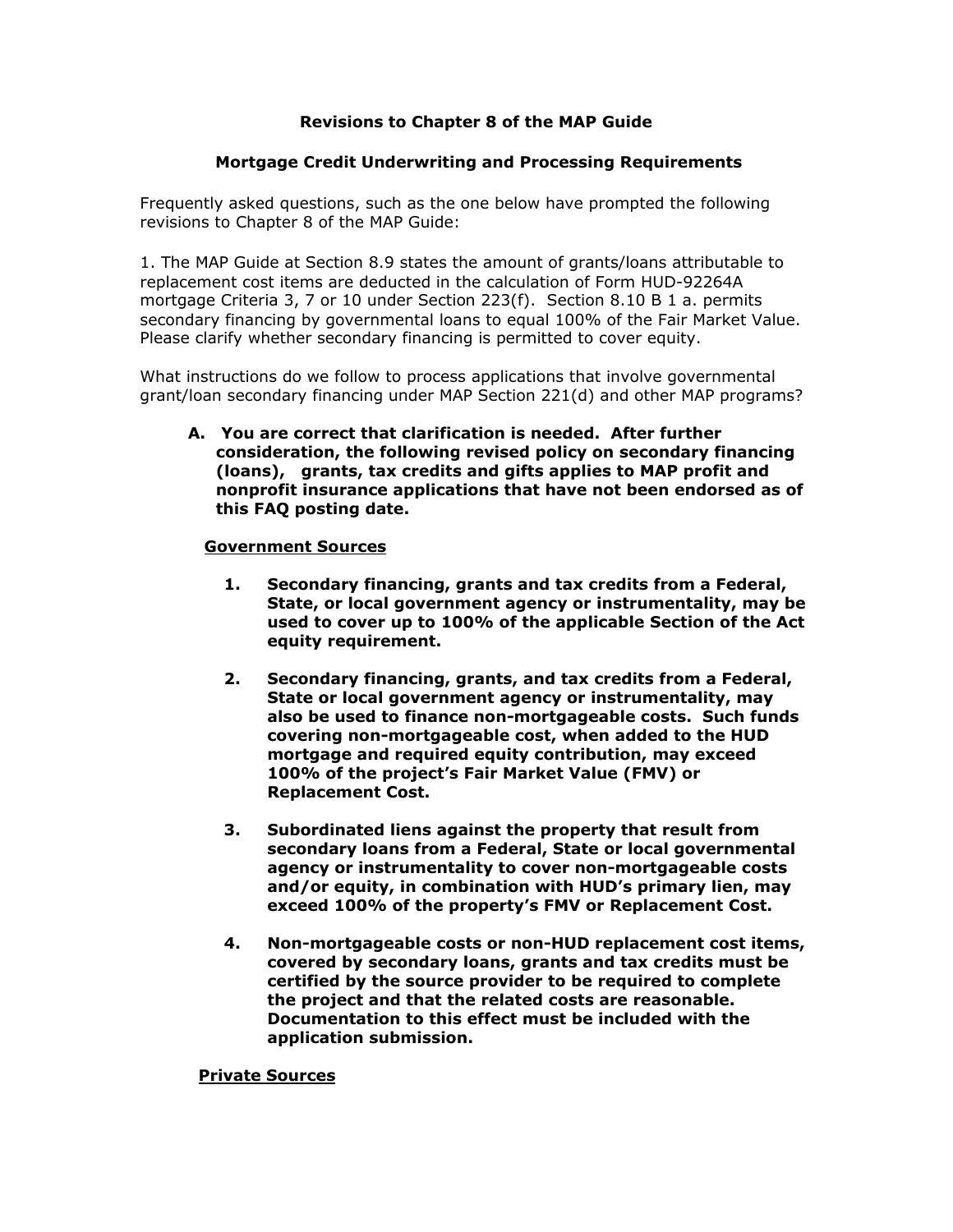**1. Secondary financing in the form of a promissory note is permitted to cover a portion of the equity requirement under Section 223(f). The aggregate amount of the FHA insured first loan and the private second loan cannot exceed 92.5% of FMV. Therefore, the amount of a private loan may range from 7.5% of FMV (the difference between 85% and 92.5% of FMV) to a larger percentage if a mortgage criteria lower than 85% of FMV controls.** 

**This rule also applies to Sections of the Act that are pursuant to Section 223(f), i.e., Section 232 pursuant to Section 223(f). However, this allowance should not be used to circumvent our existing policies which do not permit equity take-out on Section 232 refinance transactions or on purchase transactions, a way to finance costs that otherwise would not be permitted. For example, seller take backs on property acquisition costs that are not supportable by market data should not be approved.** 

**Secondary financing from private sources are not permitted under other Sections of the Act.** 

- **2. When private secondary financing is combined with Federal, State or local government agency secondary financing, like in #1 above, the aggregate amount of the HUD insured first loan and the private second loan cannot exceed 92.5% of FMV. However the governmental loan, in aggregate with the HUD first and private second, may exceed the property's FMV. The addition of the governmental loan may result in total liens that exceed the property's FMV.**
- **3. Private secondary financing may be used to cover nonmortgageable costs in combination with equity or solely for one purpose or the other. Whatever option is decided upon, as stated under #1 above, the aggregate of the HUD first and private second cannot exceed 92.5% of FMV.**
- **4. Non-mortgageable costs or non-HUD replacement cost items, covered by secondary financing from private sources must be certified to be reasonable and required to complete the project by the provider of sources in documentation included with the application submission.**

## **MAP Guide Book Changes**

**(1) The following sections of the MAP Guide currently require grants/loans to be deducted to calculate Form HUD 92264-A mortgage criteria. As a result of this revised policy grants, loans, gifts and tax credits are no longer deducted from these mortgage criteria. Instead, grants, secondary financing, gifts and tax credits must be deducted from the new mortgage Criteria 11 as instructed below.**